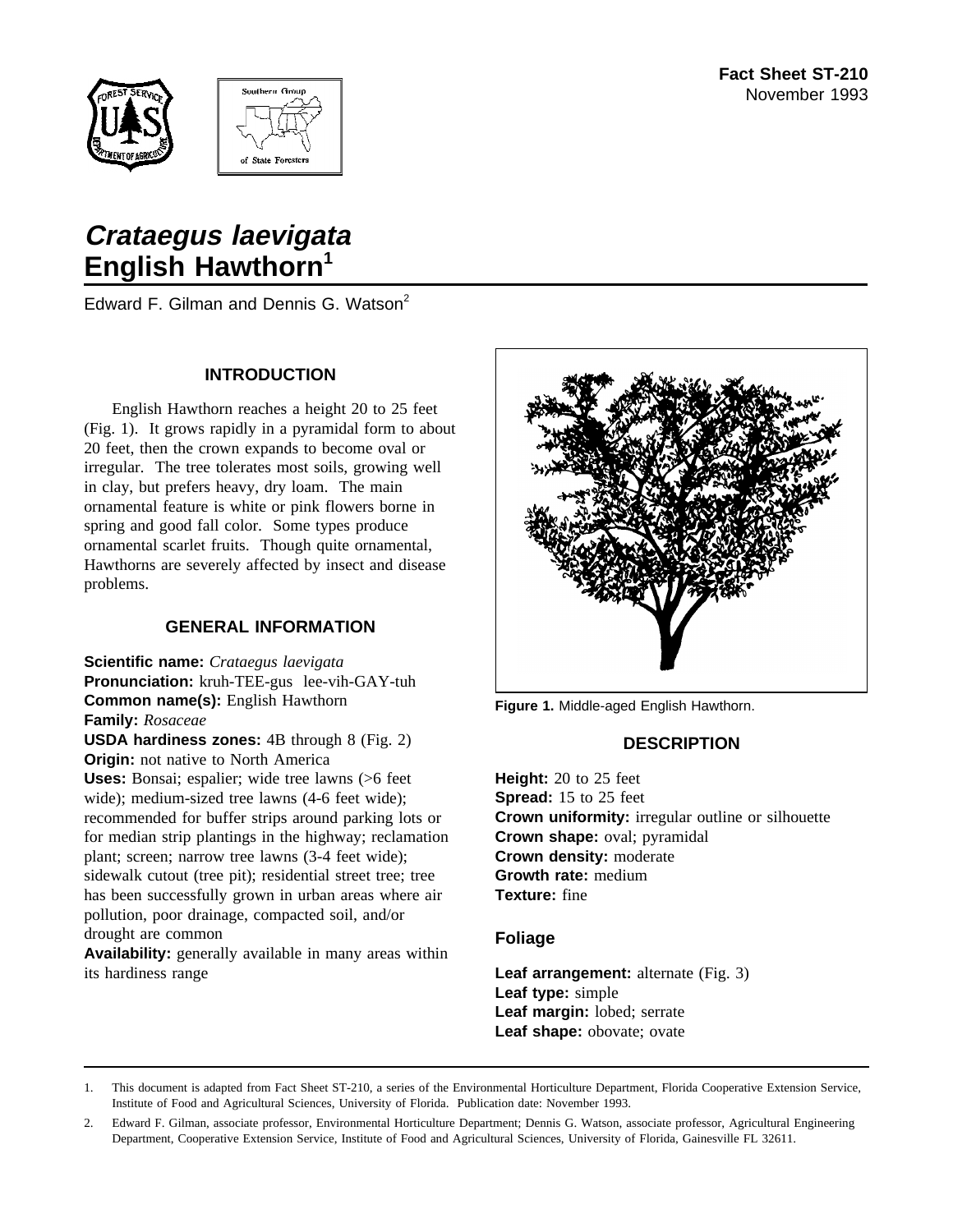

**Figure 2.** Shaded area represents potential planting range.

**Leaf venation:** pinnate **Leaf type and persistence:** deciduous **Leaf blade length:** less than 2 inches **Leaf color:** green **Fall color:** no fall color change **Fall characteristic:** not showy

## **Flower**

**Flower color:** lavender; pink; white **Flower characteristics:** showy; spring flowering

## **Fruit**

**Fruit shape:** round **Fruit length:** < .5 inch **Fruit covering:** fleshy **Fruit color:** red **Fruit characteristics:** attracts birds; no significant litter problem; persistent on the tree; showy

## **Trunk and Branches**

**Trunk/bark/branches:** droop as the tree grows, and will require pruning for vehicular or pedestrian clearance beneath the canopy; routinely grown with, or trainable to be grown with, multiple trunks; not particularly showy; tree wants to grow with several trunks but can be trained to grow with a single trunk; thorns are present on the trunk or branches **Pruning requirement:** requires pruning to develop strong structure **Breakage:** resistant **Current year twig color:** brown **Current year twig thickness:** medium

## **Culture**

**Light requirement:** tree grows in full sun Soil tolerances: clay; loam; sand; acidic; occasionally wet; alkaline; well-drained **Drought tolerance:** high **Aerosol salt tolerance:** low **Soil salt tolerance:** poor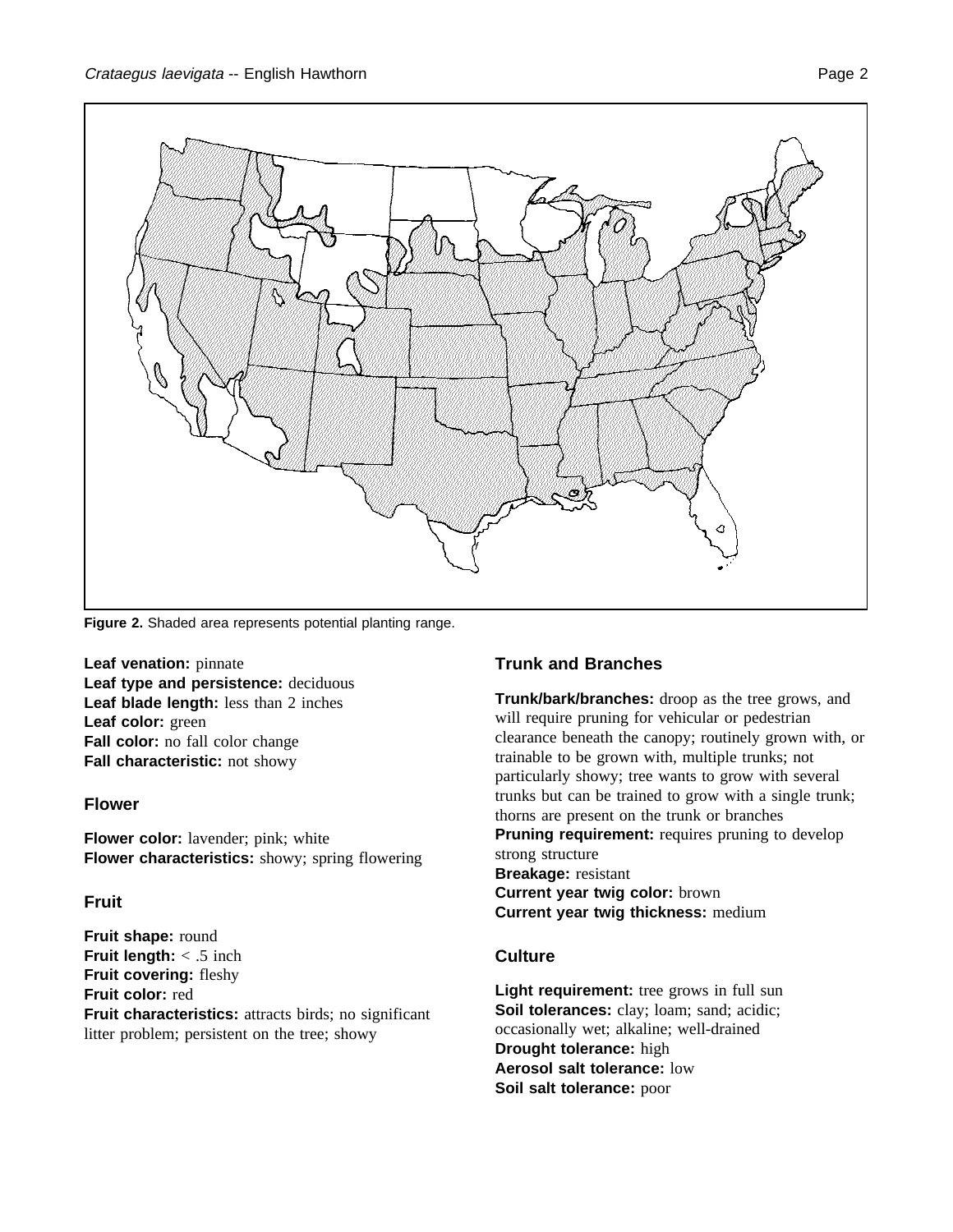

**Figure 3.** Foliage of English Hawthorn.

#### **Other**

**Roots:** surface roots are usually not a problem **Winter interest:** tree has winter interest due to unusual form, nice persistent fruits, showy winter trunk, or winter flowers

**Outstanding tree:** not particularly outstanding **Invasive potential:** little, if any, potential at this time **Verticillium wilt susceptibility:** not known to be susceptible

Pest resistance: very sensitive to one or more pests or diseases which can affect tree health or aesthetics

#### **USE AND MANAGEMENT**

The tree casts heavy shade, and turf can not be grown underneath, if lower branches are left on the trunk. Persistent lower branches add to the ornamental characteristic of the tree and it makes a nice specimen in a lawn for all seasons when left unpruned. When lower branches are removed, this tough tree can be used as a street or parking lot tree where overhead space is limited by powerlines or other features. Branches bear sharp thorns which can inflict pain as they meet flesh. Grows well in tree pits and other confined soil spaces but probably should not be planted there due to sharp thorns. Plant in the open with good air circulation to help reduce disease, since leaf diseases can be common.

A number of improved cultivars are offered in garden centers including 'Crimson Cloud' with red flowers. This cultivar is nearly thornless and is preferred over the species. A number of other cultivars are offered in garden centers: 'Flore-Plena double, white flowers; 'Gireoudii' - foliage variegated, white flowers, large red fruit; 'Masekii' - pale rose, double flowers; 'Paulii' ('Paul's Scarlet') - deep pink, double flowers; 'Pendula' - weeping growth habit; 'Punica' - single, pink flowers; 'Rosea' - pink flowers; 'Stricta' - upright growth habit.

#### **Pests**

Aphids on small trees can be partially controlled with strong sprays of water from a garden hose, if the colony is in the lower branches. Sometimes the aphids themselves are not seen but the distorted growth, honeydew on the leaves, and sooty mold growing on the honeydew are obvious.

Borer attacks may be prevented if the trees are kept in good vigor with regular fertilization.

Leaf miners symptoms are brown blotches on the leaves.

Lace bugs can be a serious, though occasional, problem. The insect feeding on the undersides of the leaves causes chlorotic flecks on the upper leaf surfaces. The lower sides of the leaves are covered with small, brown, sticky flecks.

The pear slug skeletonizes Hawthorn leaves and these sawfly larvae have a slimy appearance. A few insects can be washed off with a garden hose.

Tent caterpillar nests can be pruned out while still small. Sprays of *Bacillus thuringiensis* may be used. Do not burn nests while the nests are in the tree. The injury from the fire may exceed that caused by the insects.

Scales may be controlled with horticultural oil sprays.

Spider mites are so small they can cause much foliage discoloration before being detected.